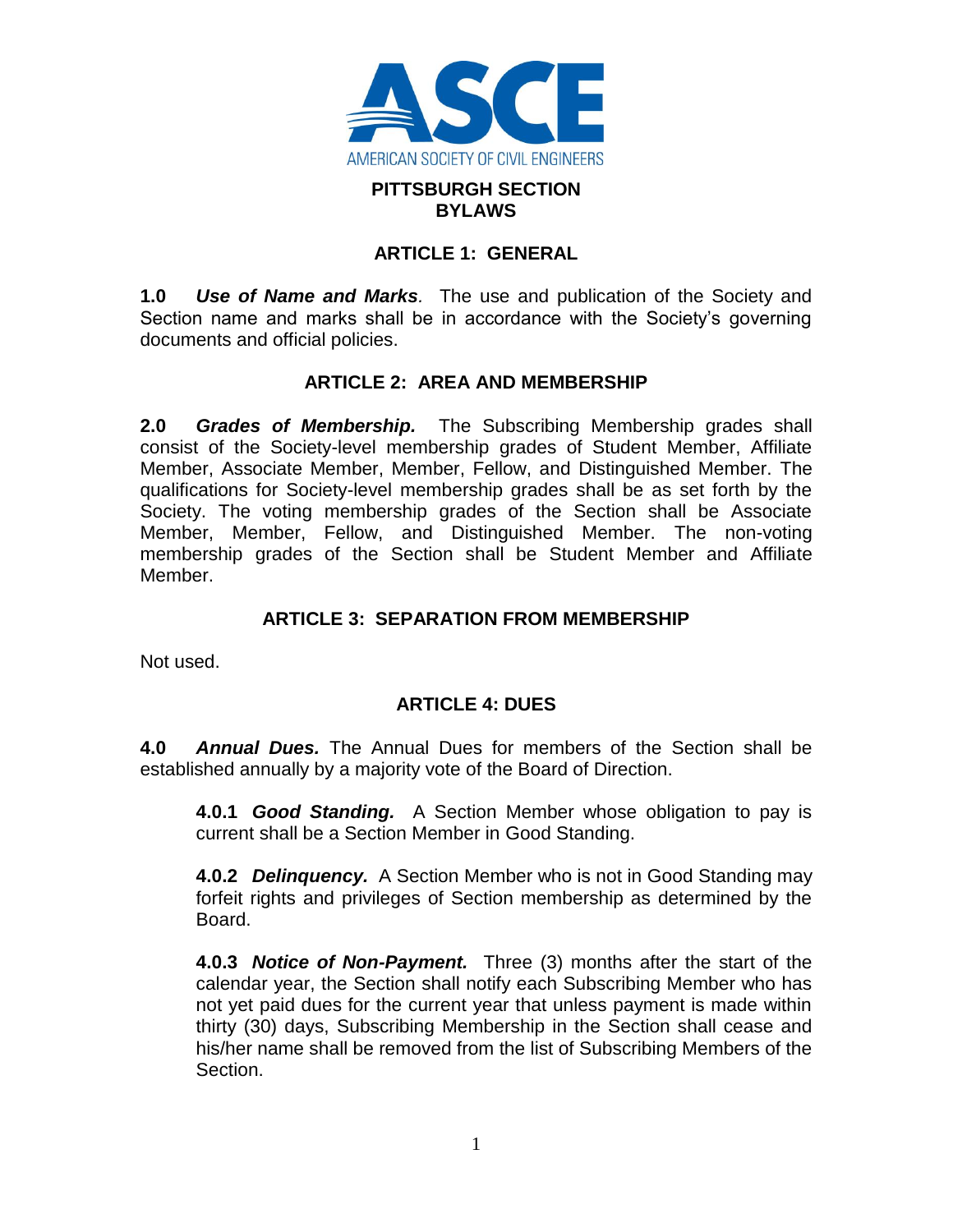**4.0.4** *Dues Exemptions***.** Life and Distinguished Members are not required to pay Section dues but may volunteer to do so.

**4.1** *Dues Abatement.* The Executive Committee may excuse any Section member from the payment of Annual Section Dues with reasonable cause.

## **ARTICLE 5: MANAGEMENT**

**5.0** *Duties of the Board of Directors.* Duties of the Board shall include managing the Section, administering the budget, financial resources, and strategic planning, providing leadership, overseeing the various activities within the Section and its Subsidiary Organizations, communicating with the Region, and facilitating the election process for Officers and Directors of the Section and its Subsidiary Organizations. The Board shall have control of property of the Section.

**5.1** *Annual Report.* The Board shall oversee the preparation of the Annual Report which shall be submitted to the Society in accordance with published requirements.

**5.2** *Fiscal Year.* The fiscal year of the Section shall be from October 1 to September 30.

# **ARTICLE 6: OFFICERS AND DIRECTORS**

**6.0** *Qualifications.* Officers and Directors shall be Subscribing Members of the Section in a voting grade of Society membership who have demonstrated interest and ability regarding Section affairs, have declared a willingness to serve, and have made a commitment to the time required.

**6.1** *Officers.* The Officers of the Section shall be elected by the Subscribing Members, with the exception of the President. The President-Elect shall automatically succeed to the office of President at the close of the Annual Meeting.

**6.1.1** *President.* The President shall have general supervision of the affairs of the Section and shall delegate duties to Section Officers. The President shall preside at meetings of the Section and Board at which the President may be present.

**6.1.1.1** *Term.* The President shall serve a one (1) year term. The President shall assume the office upon installation immediately following the conclusion of a term as President-Elect.

**6.1.1.2** *Vacancy.* A vacancy in the office of President shall be filled for the unexpired portion of the term by a qualified member of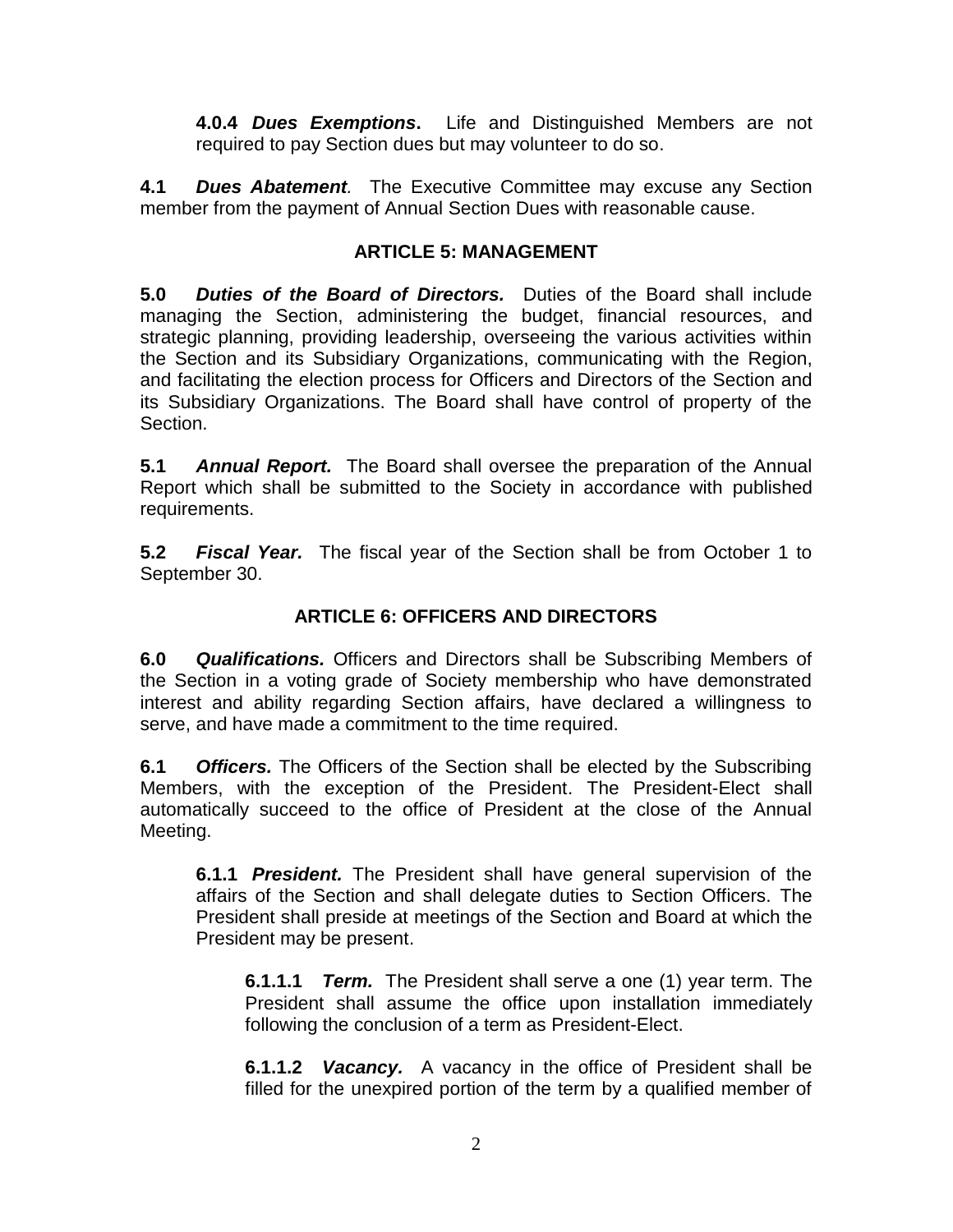the Board as determined by the Board at the time of the vacancy.

**6.1.1.3** *Compensation.* The President does not receive compensation for services but may be reimbursed for reasonable expenses.

**6.1.2** *President-Elect.* The President-Elect shall preside at meetings in the absence of the President and shall assume duties as delegated by the President.

**6.1.2.1** *Term.* The President-elect shall serve a one (1) year term to begin upon installation at the Annual Meeting, and shall continue until a successor is installed.

**6.1.2.2** *Vacancy.* A vacancy in the office of President-Elect shall be filled for the unexpired portion of the term by a qualified member of the Board as determined by the Board at the time of the vacancy.

**6.1.2.3** *Compensation.* The President-Elect does not receive compensation for services but may be reimbursed for reasonable expenses.

**6.1.3** *Secretary.* The Secretary shall attend meetings of the Board, keep the records of the Section and shall submit the Annual Report of the Section. The Secretary shall also assume other duties as delegated by the President.

**6.1.3.1** *Term.* The Secretary shall serve a three (3) year term. The term of office of the Secretary shall begin upon installation at the Annual Meeting, and shall continue until a successor is installed.

**6.1.3.2** *Vacancy.* A vacancy in the office of Secretary shall be filled for the unexpired portion of the term by a qualified member of the Board as determined by the Board at the time of the vacancy.

**6.1.3.3** *Compensation.* The Secretary does not receive compensation for services but may be reimbursed for reasonable expenses.

**6.1.4** *Treasurer.* The Treasurer shall attend meetings of the Board. The Treasurer shall be responsible for the maintenance and disbursement of all funds. The Treasurer shall prepare monthly reports on the financial condition of the Section and shall maintain the membership roster, authenticating all paid dues with the Society. The Treasurer shall chair the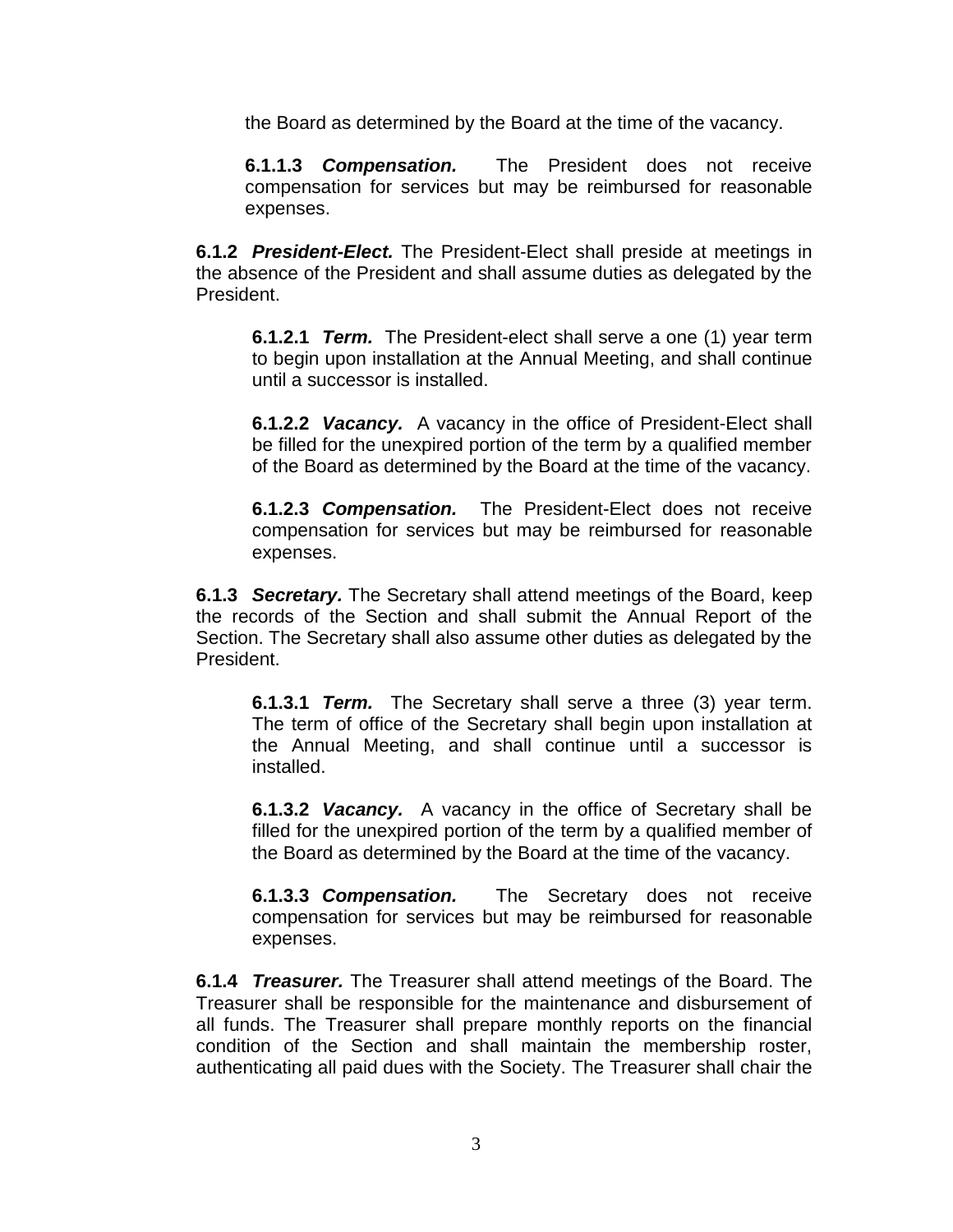Budget Committee and assist in preparation of the Section's annual budget and be responsible for submission of Section's annual tax return.

**6.1.4.1** *Term.* The Treasurer shall serve a three (3) year term. The term of office of the Treasurer shall begin upon installation at the Annual Meeting, and shall continue until a successor is installed.

**6.1.4.2** *Vacancy.* A vacancy in the office of Treasurer shall be filled for the unexpired portion of the term by a qualified Subscribing Member of the Board as determined by the Board at the time of the vacancy.

**6.1.4.3** *Compensation.* The Treasurer does not receive compensation for services but may be reimbursed for reasonable expenses.

**6.1.5** *Past President.* The Past President shall attend meetings of the Board and shall assume other duties as delegated by the President.

**6.1.5.1** *Term.* The Past President shall serve a one (1) year term immediately following the conclusion of a term as President and shall continue until a successor is installed.

**6.1.5.2** *Vacancy.* A vacancy in the office of Past President shall be filled for the unexpired portion of the term by the most recent Past President available and willing to serve.

**6.1.5.3** *Compensation.* The Past President does not receive compensation for services but may be reimbursed for reasonable expenses.

**6.2 Elected** *Directors.* There shall be nine (9) Directors elected by the Subscribing Members of the Section.

**6.2.1** *Duty.* The Directors shall attend meetings of the Board and shall assume other duties as delegated by the President.

**6.2.2** *Term.* The elected Directors shall serve a three (3) year term, staggered such that three (3) Directors shall be elected in each year.

**6.2.3** *Vacancy.* A vacancy in the office of Director shall be filled for the unexpired portion of the term by a qualified Subscribing Member as determined by the Board at the time of the vacancy.

**6.2.4** *Compensation.* Directors do not receive compensation for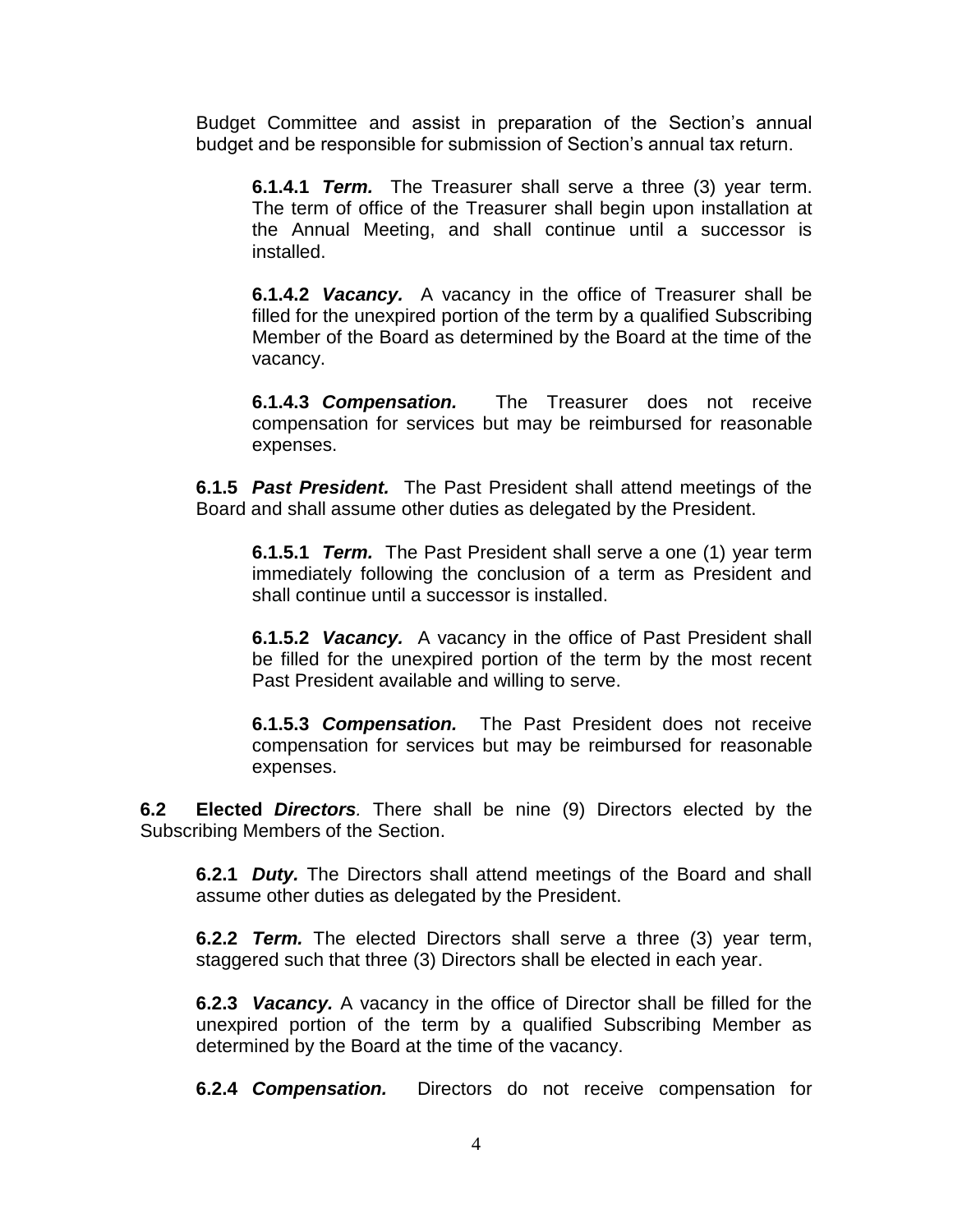services but may be reimbursed for reasonable expenses.

**6.3 Ex Officio Representatives.** Each active Technical Group or Institute Chapter of the Section and the Younger Member Forum representatives shall be ex officio, voting members of the Board.

**6.4** *Limitation on Terms.* There shall be no limits on the number of terms that any individual may serve in an elected or appointed office.

**6.5** *Removal from Office or Board.* Any Officer or member of Board may be removed by an affirmative vote of not less than two-thirds (2/3) of the entire Section Board, excluding the member under discussion, finding that such person has demonstrated a significant lack of commitment or a failure or inability to exercise his or her fiduciary duties as outlined herein.

# **ARTICLE 7: ELECTIONS**

**7.0** *Nominating Process.* The Nominating Committee shall post notice of open positions to the Section membership at least thirty (30) days prior to the election and shall set the date by which nominations must be received. Nominations shall be submitted to the Nominating Committee from anyone within the Section membership, or by self-declaration, in a format prescribed by the Nominating Committee. Candidates shall submit to the Nominating Committee the required election documents. No person shall be a Candidate for more than one (1) office per election cycle. In a contested election, the Nominating Committee shall propose for Board approval election rules to ensure a fair contest.

**7.1** *Ballots.* In a contested election, the Secretary shall send a ballot containing the list of all Official Nominees for each office to each Subscribing Member of the Section at least twenty (20) days prior to the date set for all ballots to be returned.

**7.1.1** *Tallying the Ballots.* Ballots returned to the Secretary up to the time of counting shall be opened and counted at, or immediately prior to, the Annual Meeting by three (3) tellers appointed by the President from among the Subscribing Members of the Section. For each office the Nominee receiving the highest number of votes cast shall be declared elected.

# **ARTICLE 8: MEETINGS**

### **8.0** *Membership Meetings.*

**8.0.1** *Annual Membership Meeting.* There shall be an Annual Meeting of the Membership on a date designated by the Board.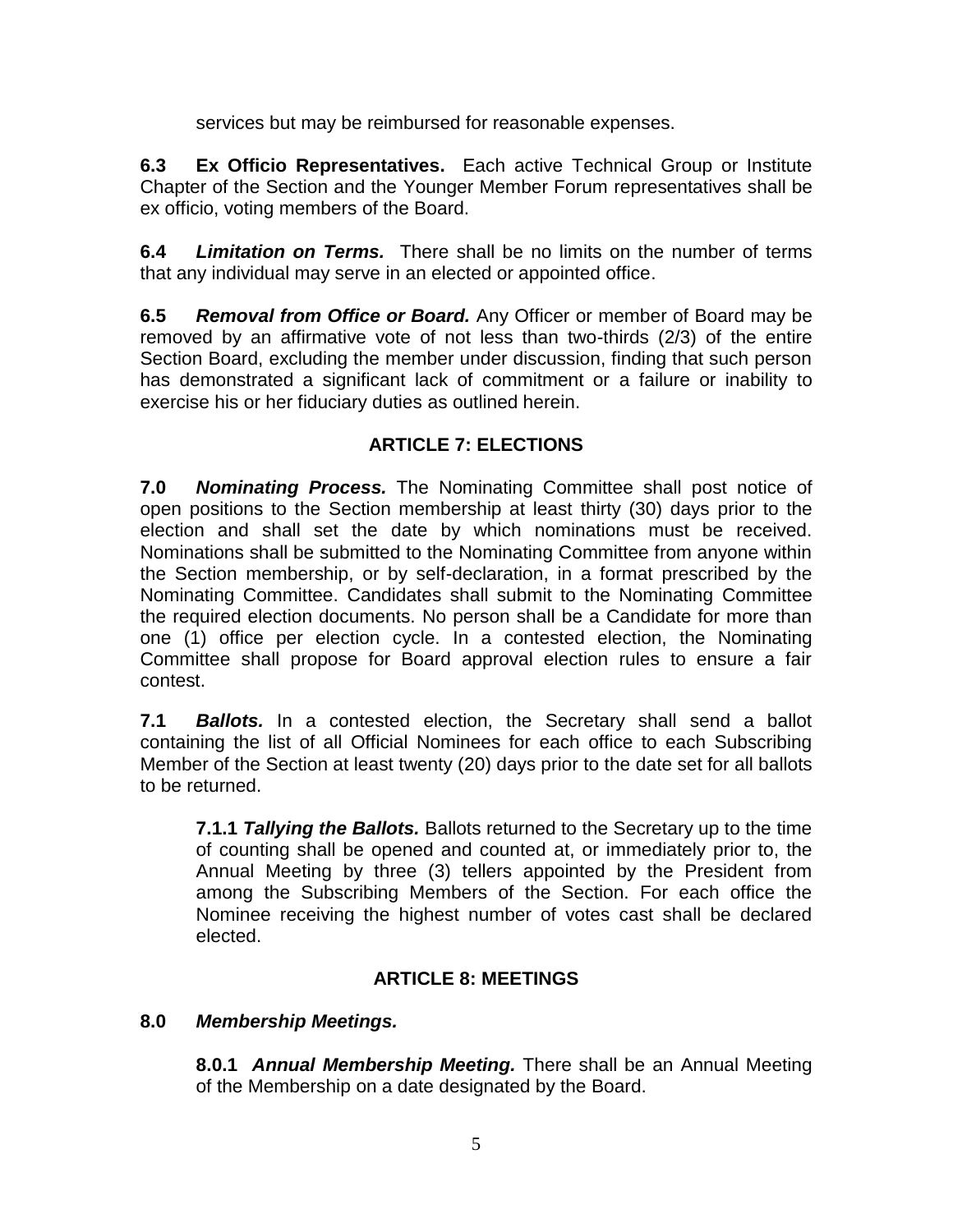**8.0.2** *Frequency of Other Meetings.* In addition to the Annual Meeting, other meetings may be held for the presentation and discussion of engineering papers and other matters of general or of professional interest. When practicable, these meetings shall be held jointly with other professional societies.

**8.0.3** *Quorum at Membership Meeting.* Twenty (20) Subscribing Members of the Section shall constitute a quorum for transacting business at a meeting of the Section.

### **8.1** *Board of Directors Meetings.*

**8.1.1** *Quorum at Board of Directors Meetings.* A majority of the members of the Board shall constitute a quorum at any meeting of the Board.

**8.2** *Special Meetings of the Board.* Upon due notice, a Special Meeting of the Board may be called by the President or by a majority of the Board Members.

**8.3** *Parliamentary Authority.* All business meetings of the Section, Subsidiary Organizations and meetings of the Board shall be governed by *Robert's Rules of Order, Newly Revised,* except where these rules are not applicable or are inconsistent with the Constitution and Bylaws of the Section or the Society's governing documents.

# **ARTICLE 9: SUBSIDIARY ORGANIZATIONS AND COMMITTEES**

### **9.0** *Subsidiary Organizations.*

**9.0.1** *Types of Subsidiary Organizations.* Subsidiary Organizations may be, but are not limited to, Branches, Younger Member Forums/Groups, Technical Groups, and local Institute Chapters. Names of Subsidiary Organizations shall be as set forth in the Society's governing documents.

**9.0.2** *Formation***.** Formation of Subsidiary Organizations shall be subject to the approval of the Board and such other requirements as may be established by the Society. Formation of Branches shall also be subject to the approval of the Region Board of Governors. Bylaws of Subsidiary Organizations shall be approved by the Board before becoming effective.

**9.0.3** *Branches.* Branches of the Section may be created. Procedures for creating a Branch shall be as follows:

**9.0.3.1** *Proposal.* A new Branch may be proposed by submission of a written proposal to the Board with the name, objective, officers,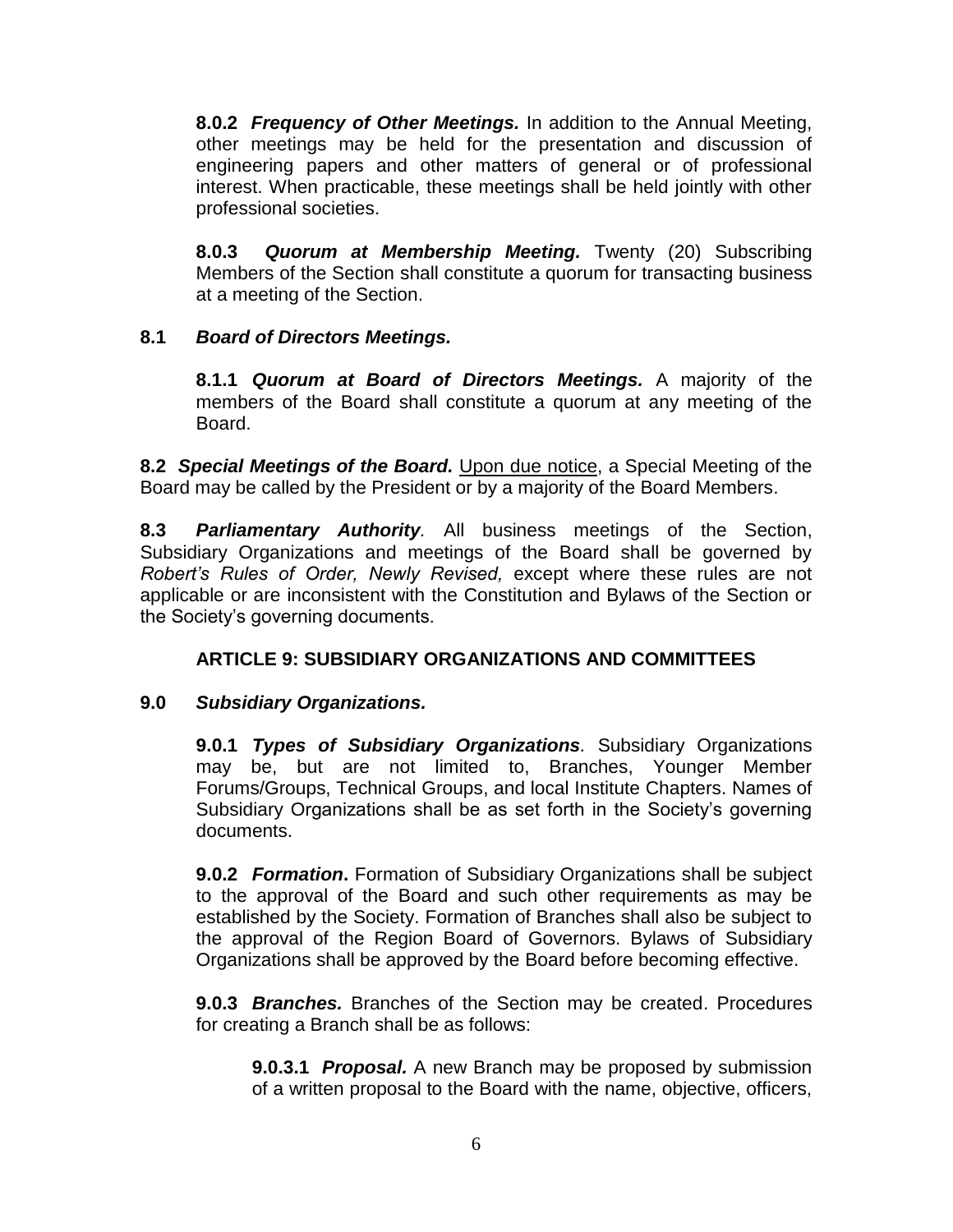and brief comments on how the new Branch will be of advantage to members in the area.

**9.0.3.2** *Petition.* The written proposal, along with a petition containing a minimum of fifteen (15) signatures of Subscribing Members residing in the area shall be submitted to the Board for approval.

**9.0.3.3** *Membership.* A proposed Branch area shall contain a minimum potential of thirty (30) members of the Society.

**9.0.3.4** *Boundaries.* A proposed Branch must have distinct boundaries by Zip Codes stated in the petition.

**9.0.3.5** *Region Approval.* Upon approval of the Board, the proposal and petition shall be submitted to the Region Board of Governors for review and final approval.

**9.0.4** *Technical Groups/Institute Chapters.* Technical Groups or local Institute Chapters shall be created in accordance with the following requirements:

**9.0.4.1** *Proposal.* A new Technical Group or Institute Chapter shall be proposed by submission of a written proposal to the Section Board with the name, objectives, officers, and brief comments on how the new Technical Group or Institute Chapter will be of advantage to members in the area.

**9.0.4.2** *Membership.* Not less than twenty-five (25) Subscribing Members of the Section may form a Technical Group or Institute Chapter.

**9.0.4.3** *Approval.* Approval must be obtained from the Board to activate the Technical Group or Institute Chapter. Approval shall be obtained from the appropriate Institute to activate the Institute Chapter.

**9.0.5** *Other Subsidiary Organizations.* Other Subsidiary Organizations may be formed by the Board.

**9.0.6** *Annual Budget.* Each Subsidiary Organization shall submit an annual budget and financial statement to the Board for approval.

**9.0.7** *Annual Report.* Each Subsidiary Organization President or Chair shall submit an annual written report to the Board on the activities and programs of the organization. This Annual Report, including a financial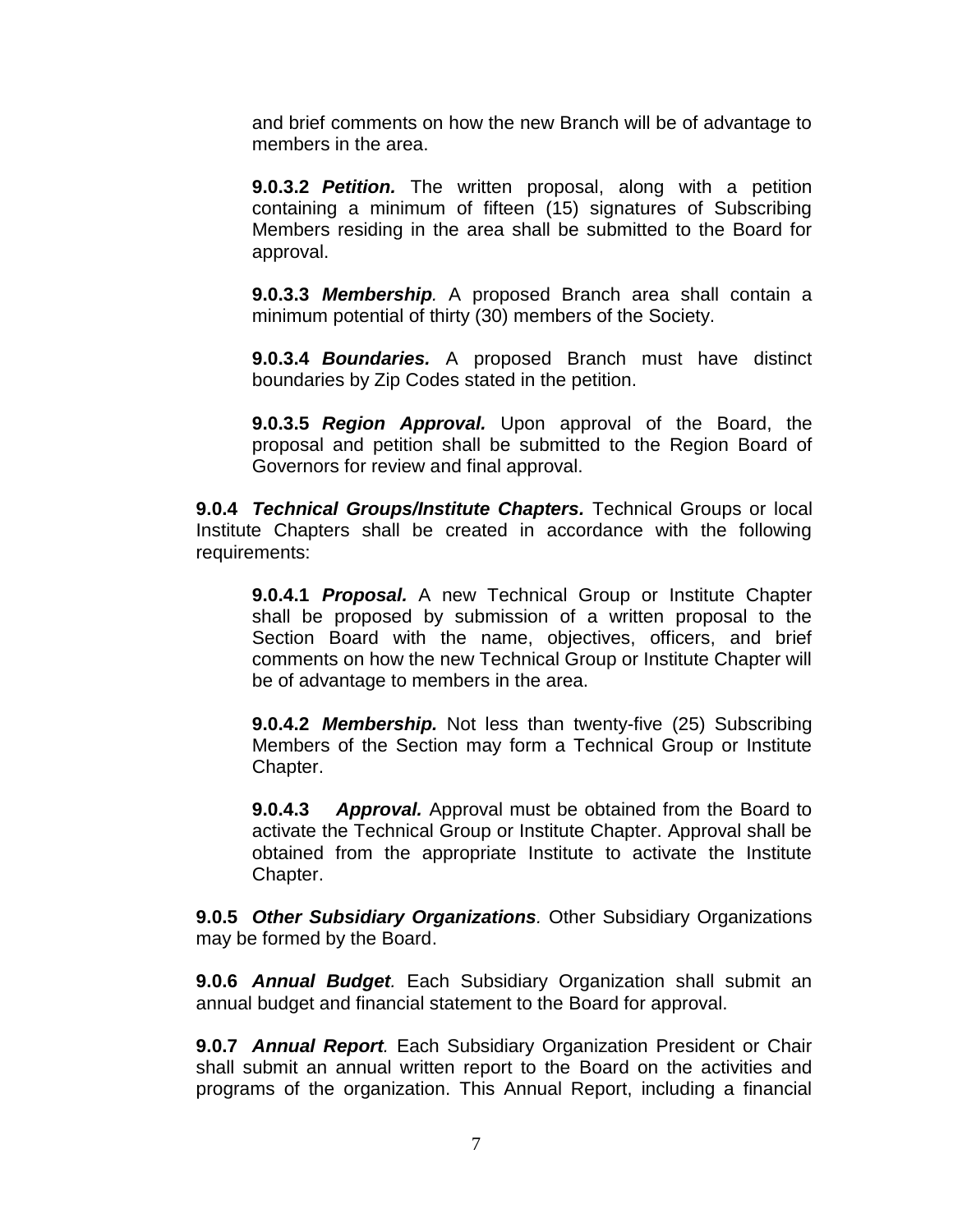statement, shall be suitable for incorporation into the Section's Annual Report.

**9.0.8** *Level of Activity.* Each Subsidiary Organization shall hold a minimum of one (1) event per year. Any Subsidiary Organization that does not maintain the minimum activity level for two (2) successive years, or does not have twenty (20) Subscribing Members on its rolls for two (2) successive years, may be disbanded by the Board. Assets of a disbanded Subsidiary Organization shall be assumed by the Section.

**9.1** *Standing Committees.* The Section shall have an Executive Committee, a Nominating Committee, an Audit Committee, a Budget Committee and a Membership Committee.

**9.1.1** *Executive Committee***.** The Executive Committee shall consist of the President, President Elect, Past President, Secretary and Treasurer.

**9.1.2** *Nominating Committee***.** The Nominating Committee shall consist of not less than three (3) nor more than five (5) Subscribing Members of the Section, including the three (3) most recent active Past-Presidents of the Section who are willing to serve, plus other duly selected members appointed by the Chair. Members of the Board who are not Candidates for nomination may serve. The Nominating Committee shall be chaired by the immediate Past President of the Section.

**9.1.3** *Audit Committee.* The Audit Committee shall consist of at least one (1) Subscribing Member of the Section, appointed by the Section President. The Audit Committee shall review the previous fiscal year's financial records and submit a report of findings to the Section President by January 1. The Section Treasurer shall not serve on the Audit Committee.

**9.1.4** *Budget Committee.* The Budget Committee shall consist of the Section President, Past President, President Elect and Treasurer. The Budget Committee shall be chaired by the Treasurer. The Budget Committee will prepare an annual budget by July 31 for review and approval by the Board.

**9.1.5** *Membership Committee.* The Membership Committee shall consist of not less than 2 Subscribing Members of the Section. The chair shall be appointed by the Section President.

**9.1.6** *Terms of Standing Committee Members.* Unless otherwise specified, the members of committees shall serve a one (1) year term.

**9.2.** *Task Committees.* The President may appoint a task committee as